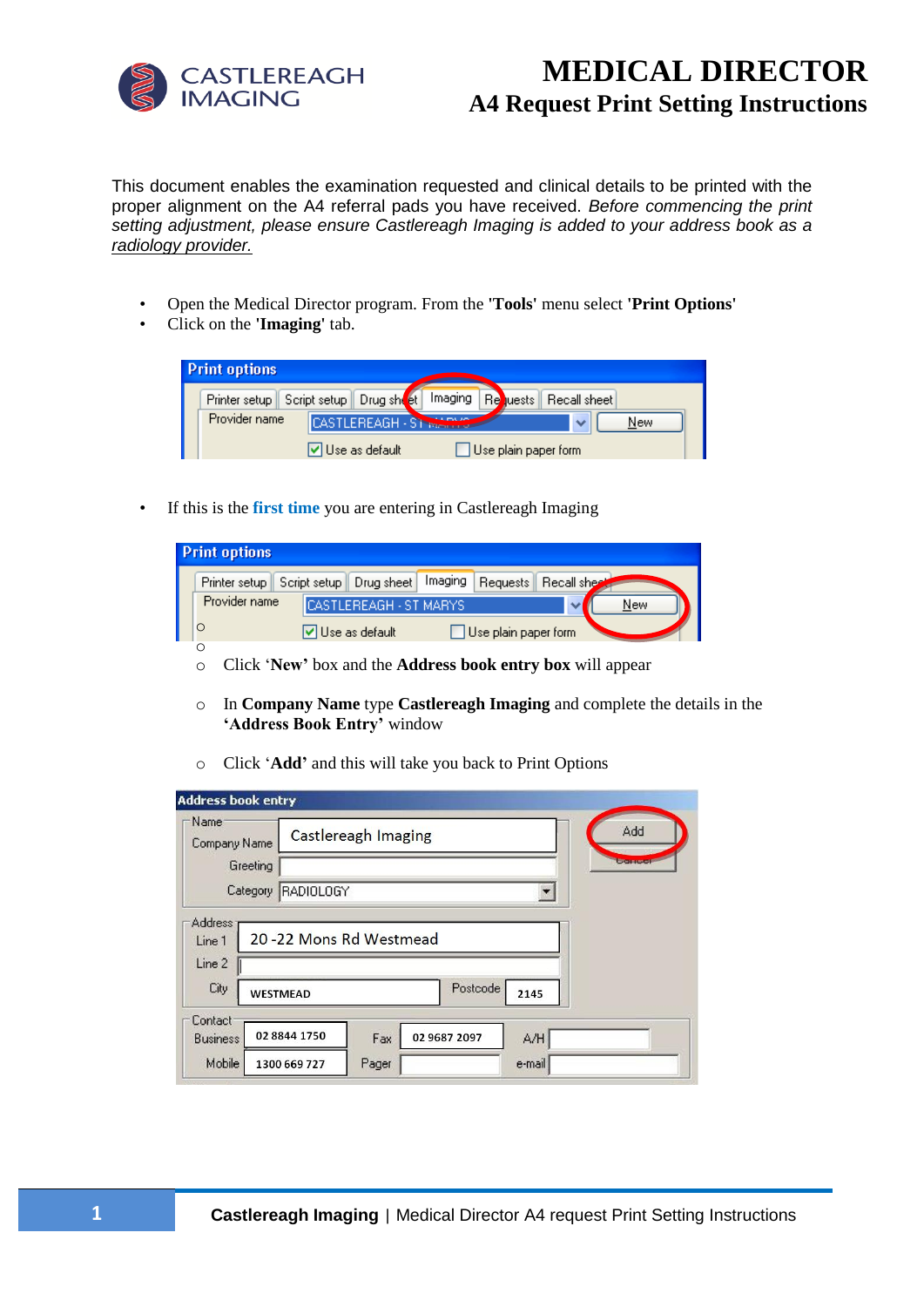

| Select <b>'Castlereagh Imaging'</b> from the <b>'Provider Name'</b> drop down list so you can then |
|----------------------------------------------------------------------------------------------------|
| enter the print alignment parameters as shown                                                      |

| <b>Print Options</b> |                                               |     |                    |                             |       |                       | × |  |
|----------------------|-----------------------------------------------|-----|--------------------|-----------------------------|-------|-----------------------|---|--|
|                      | Printer setup Script setup Drug sheet Imaging |     |                    | Requests Recall sheet Other |       |                       |   |  |
|                      | Provider: Castlereagh Imaging                 |     |                    |                             |       | <b>New Provider</b>   |   |  |
|                      | $\vee$ Use as default<br>Use plain paper form |     |                    |                             |       |                       |   |  |
| Font:                | Arial                                         |     |                    |                             | Size: | 10                    |   |  |
|                      | All measurements are in millimetres.          |     |                    |                             |       |                       |   |  |
|                      |                                               |     | From Left From Top |                             |       | From Left From Top    |   |  |
| Patient's Name:      |                                               | 55  | 48                 | Doctor's Name:              | 45    | 220                   |   |  |
| Patient's Address:   |                                               | 60  | 68                 | Doctor's Address:           | 45    | 225                   |   |  |
| Patient's D.O.B :    |                                               | 150 | 38                 | Doctor's Provider No.: 45   |       | 250                   |   |  |
|                      | Medicare Number:                              | 55  | 38                 | Doctor's Phone:             | 45    | 235                   |   |  |
| Chart Number:        |                                               | 80  | 70                 | Doctor's Fax:               | 45    | 240                   |   |  |
| Phone Number:        |                                               | 55  | 55                 | Date Printed:               | 150   | 260                   |   |  |
|                      | My Health Record Consent: 118                 |     | 210                | Copy To:                    | 45    | 190                   |   |  |
| eOrder Barcode:      |                                               | 120 | 55                 |                             |       |                       |   |  |
|                      | From Left From Top Width<br>Lines             |     |                    |                             |       |                       |   |  |
| Request:             | 45<br>95                                      | 75  |                    | 12                          |       |                       |   |  |
| Reason:              | 45<br>155                                     | 75  | 6                  |                             |       | <b>Reset Defaults</b> |   |  |
|                      | ◯ Display default reason list                 |     |                    |                             |       |                       |   |  |

- To use Castlereagh Imaging as your preferred Imaging Provider click on **'use as default'**
- Click **'Save'** and then your Medical Director A4 referral form is ready to use

## **PRINTING A REFERRAL FOR A PATIENT**

- Open patient file and Select Castlereagh Imaging from list of providers
- Click on the **x-ray icon (Image of a chest)**
- Click on **request type (x-ray, CT etc)**
- Double click on **Region (eg. Abdomen, Ankle)**
- Double click on **Clinical details**

## **WHEN YOU WOULD LIKE A COPY TO GO TO ANOTHER REFERRER**

- Click on **Copy (**You can select a maximum of 3 doctors to receive copies)
- Select doctors that you want copied then Click **OK**
- Click **Provider,** select **Castlereagh Imaging**